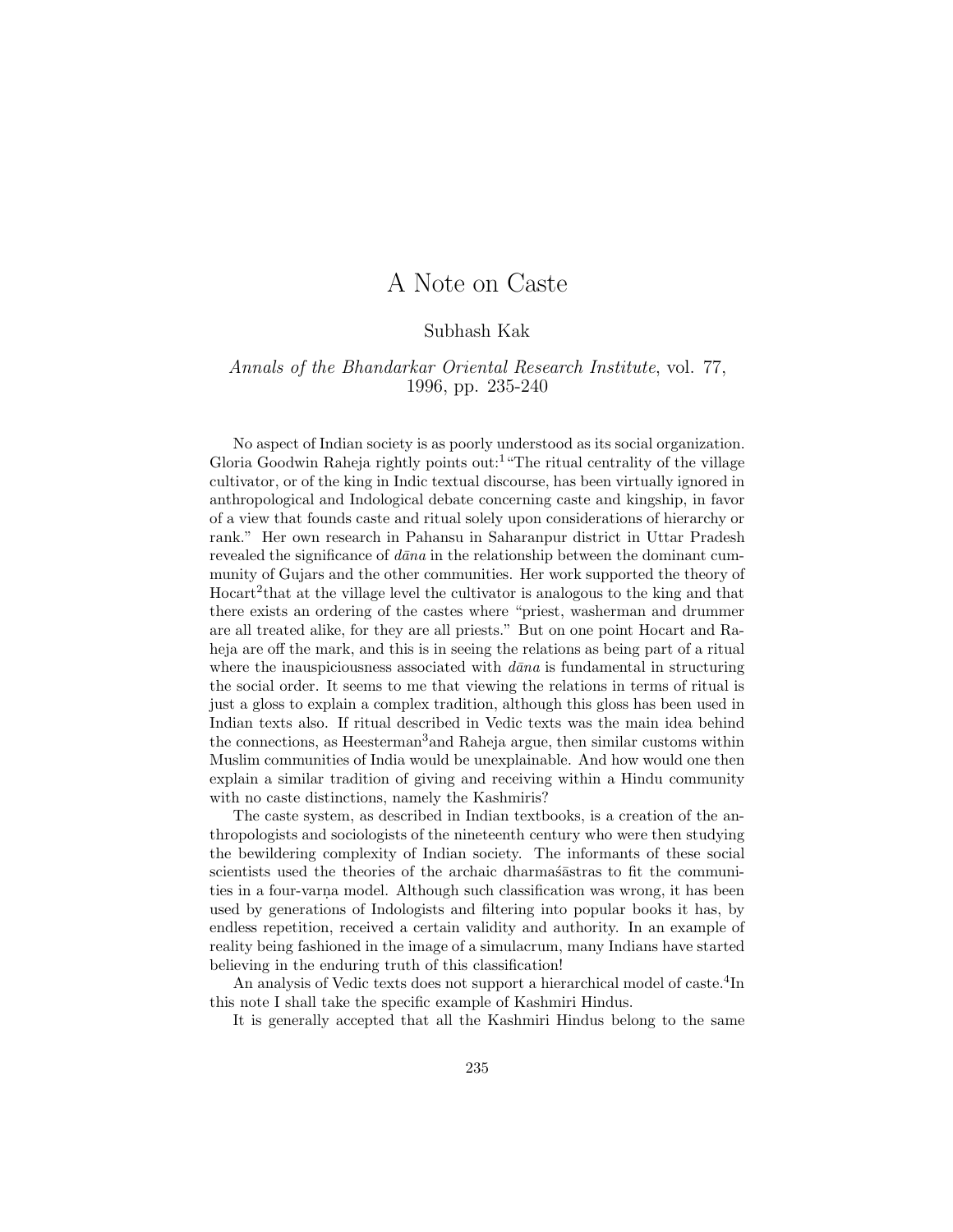community or jati. Is that because they belong to a single caste or varna resulting from the conversion of the other castes to Islam? Does this represent a variant of Hindu religion where the caste system does not exist? There is considerable evidence that the theory that all but the brahmins were converted to Islam in Kashmir is wrong. The Kashmiri Hindus preserve appellations, such as rājānaka, that represent non-priestly functions.

Let me first deal with the designation Pandit that is applied to Kashmiri Hindus. According to Henny Sender,<sup>5</sup>this designation was requested by Jai Ram Bhan, a Kashmiri courtier in the Mughal court, in Delhi, of the Emperor Muhammad Shah (1719-1749), and it was granted. Apparently, before this period both Kashmiri Hindus and Muslims were addressed as  $khu\bar{a}j\bar{a}h$  in the Mughal court.

Kashmiri Hindus call themselves *batta*, from the Sanskrit *bhartri*, meaning master. Such an appellation may be a reflection of the community's self-image that emphasizes success and excellence and it need not have any sociological implications. T.N. Madan quotes<sup>6</sup>the idea of the identity with  $\ddot{S}$ iva— $\dot{S}ivoham$ as being basic to the Kashmiri's notion of bhattil, his self-identity. Siva, the ´ principle of consciousness, is universally present in all humans.

Two subgroups of Kashmiri Hindus, that were sometimes considered to be separate, are buher, and purib: buher (from the Kashmiri word for grocer) and purib (for easterner). It appears most likely that these subgroupings, that have all but disappeared now, reflected the profession of business in the case of one, and ancestry that could be traced to an immigrant from east India in the case of the other.

Kashmiri Hindus have other names that indicate ancestry outside India; for example, the names Turki, Kashgari, or Ladakhi. It is sometimes suggested that these are nicknames indicating family sojourn in these regions and this might indeed have been the reason in some cases. But that is not so always is established by the Turkish physiological type amongst the Kashmiri Hindus. Evidently, the community of Hindus has been fluid and it has admitted those who wished to belong to it. It is an accident of circumstances that all these Hindus, of diverse origins, have seen themselves to belong to the brahmin category.

The dominant philosophical and religious system current in Kashmir is that of Saivism. According to the texts of the Saivites all those who accept the kula (Saivite) dharma become kauls, obliterating their previous jāti. According to its doctrine of recognition  $(pratyabhij\tilde{n}a)$  one should recognize as one's true identity a single, autonomous consciousness. The Saivite initiation has always ´ been open to everyone— and that includes women. There are accounts of how Abhinavagupta, the great Saivite philosopher who lived about a thousand years ´ ago, had several women disciples. Later, Kashmir had great women sages such as Lalleśvarī and Rūpa Bhavānī.

The fact that Kashmiri Hinduism is universal does not mean that social inequity did not exist in Kashmir. Such inequity reflected the social and political ideas of its times and it did not spring from any fundamental religious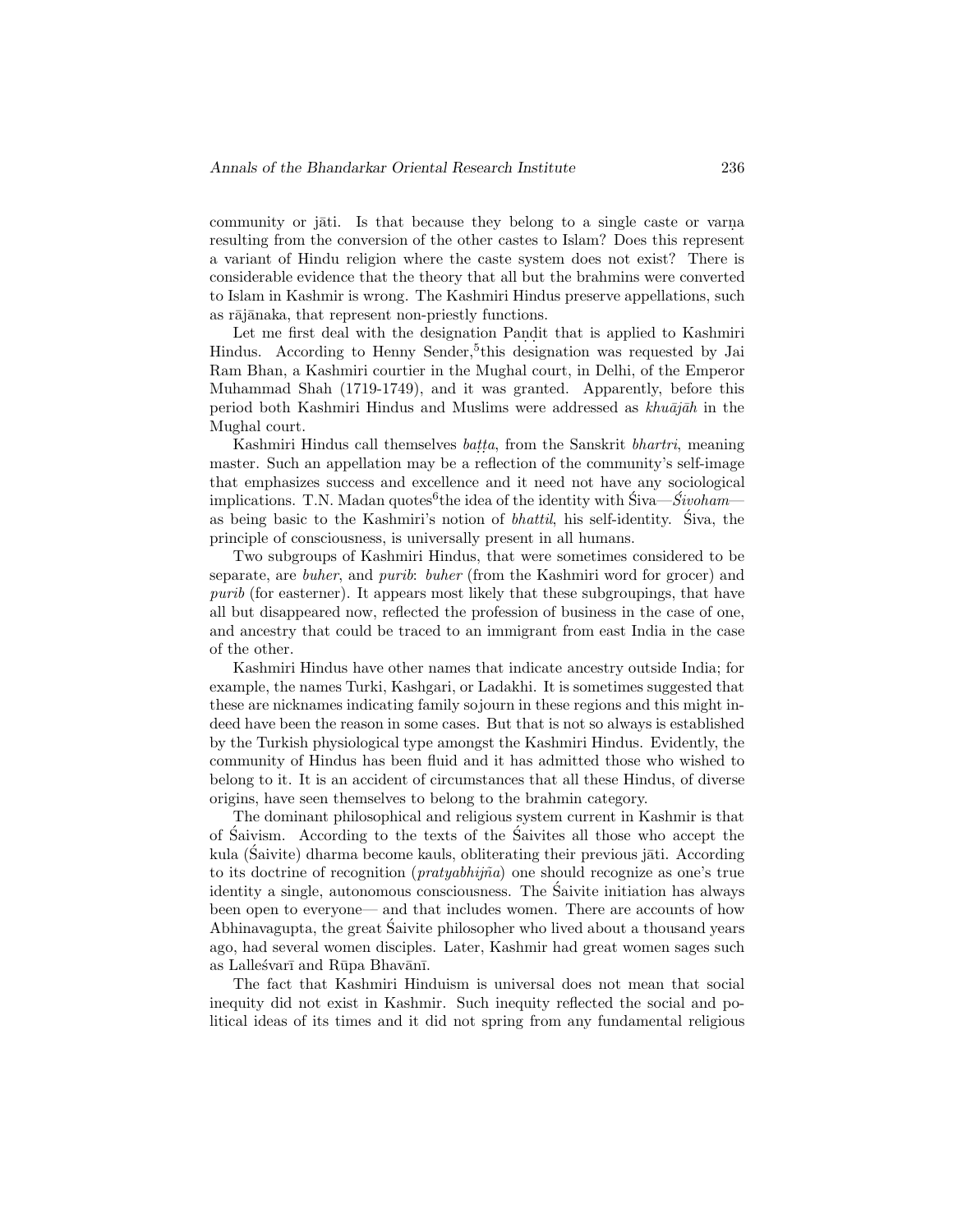considerations.

So is Kashmiri Hinduism different from Hinduism elsewhere? The answer is no! There is evidence that there was no caste system based on birth in the Vedic times. The Purānas say that during the golden age (Satya Yuga) everyone was a brahmin. That these categories mean mental states is illustrated by Brahma Purāņa (Chapter 7) where two people are described who were first vaisya and then became brahmin. The purus as $\bar{u}$ kta hymn of the Rigveda (10.90) speaks of the brahmin, rājanya (ksatriya), vaišya, and sūdra as having sprung from the head, the arms, the thighs, and the feet of purusa, the primal man. This mention of varnas has been taken to indicate that a caste system existed in the Vedic times. But it is repeatedly mentioned elsewhere that each human is in the image of the purus a which would indicate that each human internalizes aspects of all the varnas. The Vedic gods are themselves classed as belonging to different varnas in different situations. So the label of a specific varna applied to a person may have implied a certain personality type. Later texts speak of how everyone is a studra when born, implying that the yajnopavita (mekhala) ceremony was open to everyone. A girdle was also tied in a ceremony to girls.

Texts proclaim that one's nature alone, and not birth, determines to which varna one belongs. In the famous dialogue between Yudhisthira and Yaksa in the *Mahābhārata*, Yudhisthira is asked whether a person is a brahmin based on "birth, learning, or conduct" and his answer is that only "conduct" makes a person a brahmin and not birth. It is no wonder then that brahmin is not a racial category emerging from a mythic fair race; some of the darkest Indians are brahmins.

In the ancient Aryan society the varnas were functional groupings and not closed endogamous birth-descent groups. It has been suggested that the jati system in its modern form developed very late perhaps not before 1000 A.D. The Chinese scholar Hsuan Tsang in the seventh century was not aware of it. As a response to historical events one might then credit the emergence of the modern jāti system to the next fundamental change in the Indian polity that occurred with the invasions of the Turks.

There is no synonym for caste in any Indian language. The Indian words that caste supposedly translates are jatis, which means a large kin-community or descent-group, and varna, which implies a classification based on function. The dynamics between the jatis has been influenced a great deal by historical and political factors. During the periods of economic growth, the jatis have been relatively open-ended; during periods of hardships the jatis have tended to draw in for the sake of survival. The word 'caste' comes from the Portugese  $casta$ , a word that was meant to describe the jati system, but slowly it has come to have a much broader connotation.

Megasthenes, the Greek ambassador to India about 2,300 years ago, noted the existence of seven classes, namely that of philosophers, peasants, herdsmen, craftsmen and traders, soldiers, government officials and councillors. These classes were apparently jatis. Van Buitenen<sup>7</sup>has argued that these classes were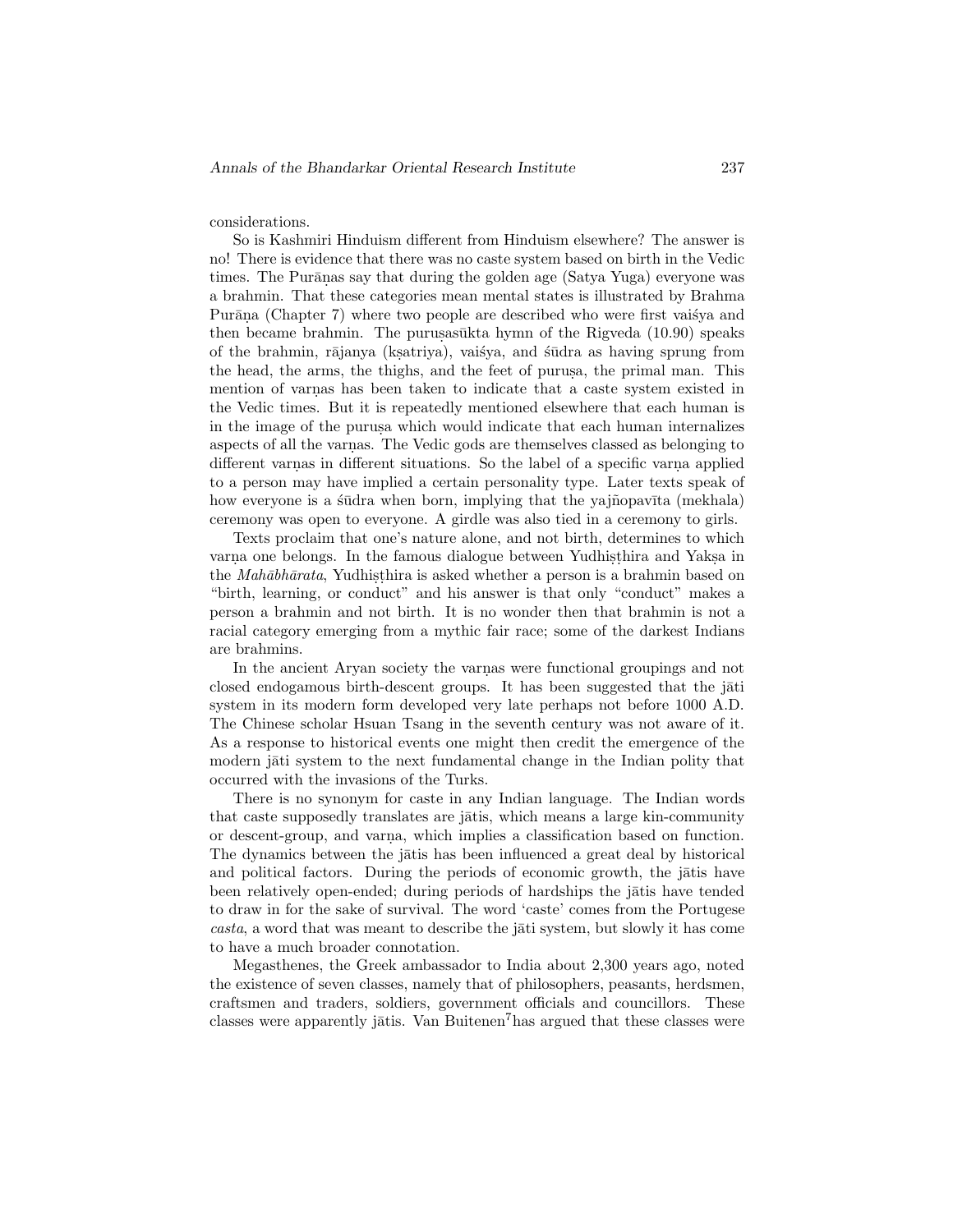treasury or tax categories. Nowhere does Megasthenes speak of four varnas.

In its long history India has had diverse social and religious currents. It is only in the exception that the reality has conformed to the theory of the conservative dharmas $\tilde{\text{a}}$ stras. The dharmas $\tilde{\text{a}}$ stras have a considerable amount of contradictory ideas so it will be useful to find, using appropriate criterion of consistency, their 'original' forms before interpolations that have become part of the standard versions. In other words, one will have to go to a layer of texts prior to that of popular commentators.<sup>8</sup>

The Vaisnavas emphatically define varna based on one's actions. This is repeated by the Bhagavadgītā and the Bhāgavata Purāna. Brahma Purāna (Chapter 223) says, "People are classed differently according to their nature. Conduct is the cause for brahminhood, not birth, sacramental rites, revelation, lineage. When established in a brahmin's conduct, even a studra becomes a brahmin." The Saivites, likewise, do not subscribe to a caste system. Those ´ who follow the conservative law books have always been a miniscule minority of the population.

Although jātis may pay lip service to the priest as an intermediary to the gods when it comes to ritual, each community considers itself to be the highest. The priest need not be a brahmin. Most jātis do not know where they belong in the theory of four varna classification since such categorization is meaningless. Although current self-identities of the communities are generally a snapshot freezing the equations and attitudes of the late nineteenth century, when caste classification was sought by the British, changing economic and political equations are having an effect on class equations.

But in the equations between the communities hierarchy is not clear. If the brahmins were to be accepted as the highest community then other communities would have no hesitation in giving their daughters to the brahmins. But in reality they do not. The Rajputs consider the brahmins to be other-wordly or plain beggars; the traders consider the brahmins to be impractical; and so on. In classical Sanskrit plays the fool is always a brahmin. In other words, each different community has internalized a different outlook on life but these outlooks cannot be placed in any hierarchical ordering. The internalized images of the other must, by its very nature, be a gross simplification and it will never conform exactly to reality.

The French sociologist Louis Dumont claims that the castes are separate but interdependent hereditary groups of occupational specialists. He postulates that the principle of purity-impurity keeps the segments separate from one another. In this system each jāti closes its boundaries to lower jātis, refusing them the privileges of intermarriage and other contacts defined to be polluting. Facts belie the Dumont theory: Indian Muslims and Christians also have castes. The eighteenth century German society was divided into princes, nobles, burghers, peasants and serfs between whom no marriage other than morganatic was possible. Korea and Japan also had the practice of untouchability. The Buddhist dogma about non-killing appears to have led to the ostracization of those people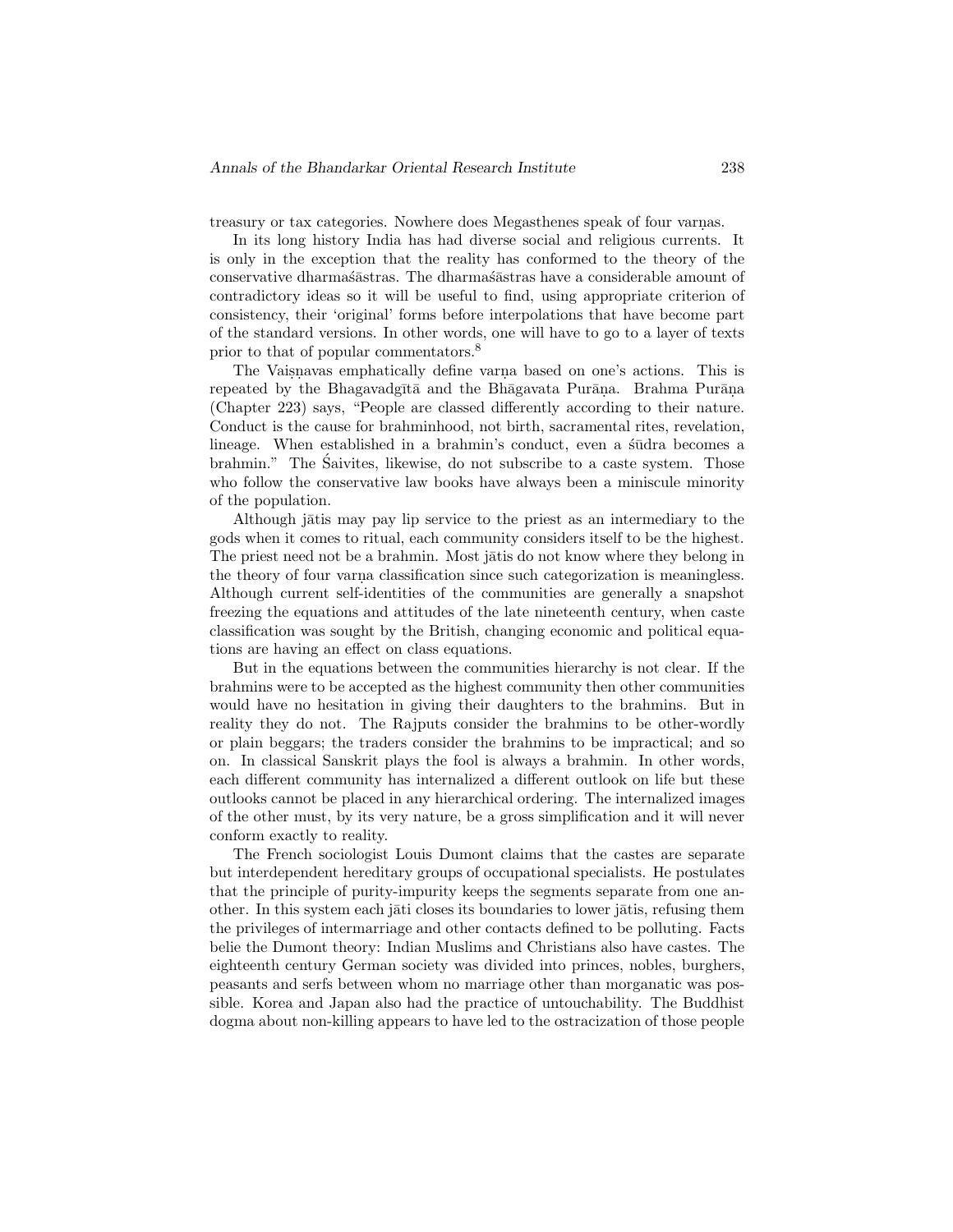whose trades involved hunting, slaughtering animals and so on.

One might wonder why the communities in India turned inwards. It has been argued that European and Western traditions, owing to their exclusivist nature, set out to obtain uniform belief and practices. The inclusivist nature of the Indian religions, on the other hand, places each group in a larger system.

M.N. Srinivas has pointed out that a process of Sanskritization is responsible for movement within the jāti system. Sanskritization implies emulating a dominant caste of any high varna. One should add that there also exists the dynamic of fragmentation. As proclaimed by the Manu Smrti 10.42: "In age after age the communities are pulled up or pulled down in birth among men here on earth." Furthermore, there are also transformations within a lifetime.

The social structure of India reflects no single ideology which is why no single theory has proved to be rich enough to describe the system. The system represents several symbiotic ideologies. These ideologies are balanced by political and economic forces. The ideologies of the brahmin, the warrior, the trader, and the commoner were all proclaimed to be equivalent in their effectiveness in obtaining knowledge: this was reflected in the paths of jñāna yoga, karma yoga, rāja yoga, and bhakti yoga. Even festivals like Sarasvatī pūjā, Dassera, Divali, and Holi celebrate the different attitudes.

The Vedas do not sanction the notion of caste as it has been understood in recent times. New technology, science, and political organization is changing the social institutions of India. In many ways the modern Indian castes are no more than the ethnic communities in the West.

To return to the question I posed in the beginning of this note, Hindus do not have a hierarchical caste system although, as in societies elsewhere in the world, there are communities which are more powerful than others. The landholding community is the dominant community in the rural India; in modern urban India the communities are to be viewed primarily as ethnic groups.

## **Notes**

- 1. G.G. Raheja, The Poison in the Gift. Chicago University Press, Chicago, 1988.
- 2. A.M. Hocart, Caste: A Comparative Study. Methuen, London, 1950; A.M. Hocart, Kings and Councillors. Chicago University Press, Chicago, 1970.
- 3. J.C. Heesterman, The Inner Conflict of Tradition. Chicago University Press, Chicago, 1985.
- 4. S. Kak, "Understanding caste in India," Mankind Quarterly, vol 34, pp. 117-123, 1993; S. Kak, India at Century's End. VOI, New Delhi, 1994.
- 5. H. Sender, The Kashmiri Pandits. OUP, New Delhi, 1988.
- 6. T.N. Madan, Family and Kinship. OUP, New Delhi, 1965, 1989.